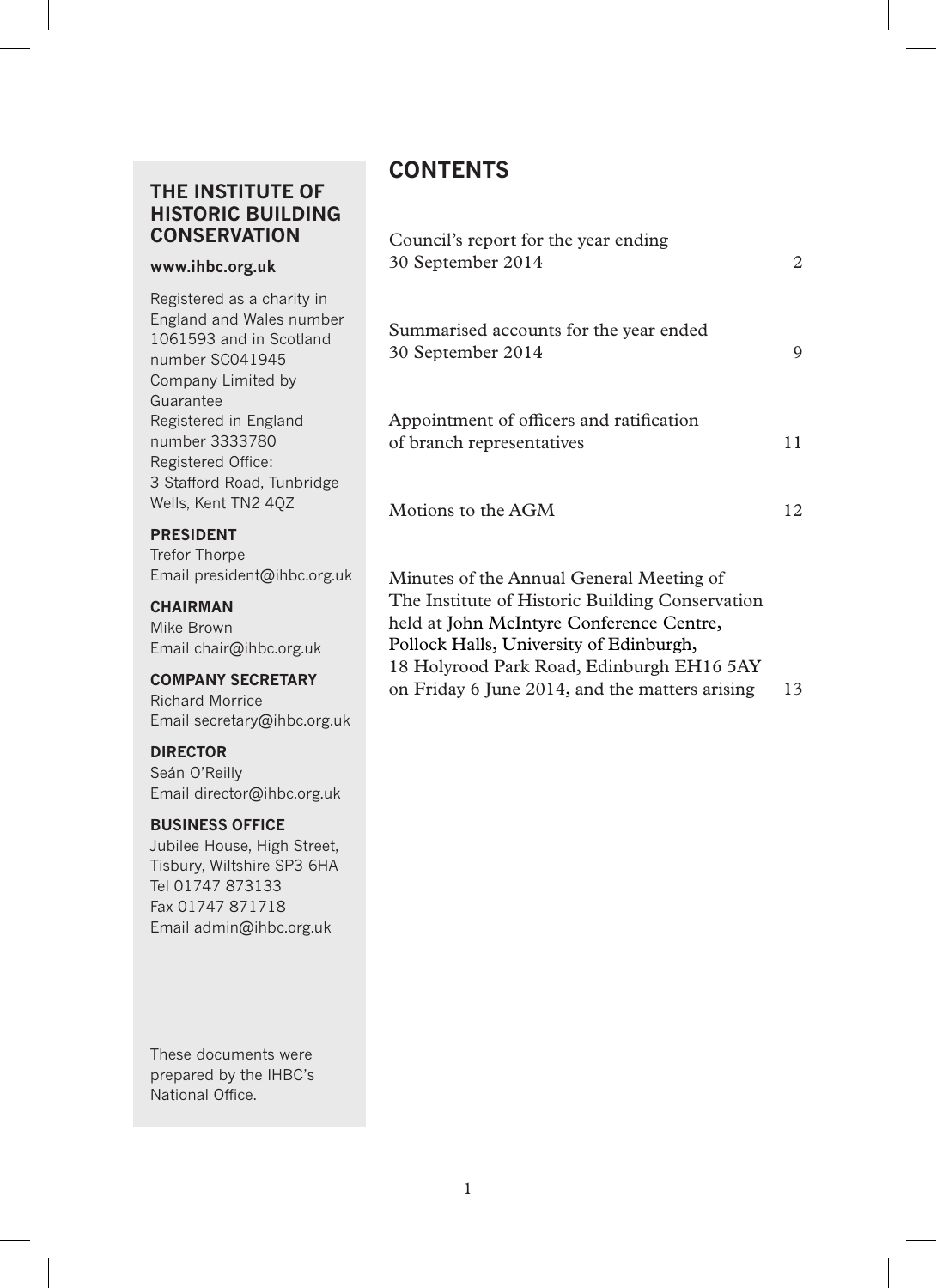# **COUNCIL'S REPORT**

The trustees (who are also directors of the charity for the purposes of the Companies Act) present their annual report together with the financial statements of The Institute of Historic Building Conservation (the company) for the year ended 30 September 2014.

The trustees confirm that the annual report and financial statements of the company comply with the current statutory requirements, the requirements of the company's governing document and the provisions of the Statement of Recommended Practice (SORP) 'Accounting and Reporting by Charities' issued in March 2005.

### **STRUCTURE, GOVERNANCE AND MANAGEMENT**

The institute is governed by an elected council of trustees with up to 22 voting members consisting of up to nine elected officers (chair, vice-chair, secretary, treasurer and five officers serving as committee chairs) and up to 13 trustees appointed by regional and national branches.

Council is also advised by non-voting officers co-opted by council, including the president, and by five committees, each chaired by its corresponding elected officer: Finance & Resources, Membership & Ethics, Education Training & Standards, Policy, and Communications & Outreach. These committees help oversee a range of advisory subcommittees, representatives and panels.

Council and committees are supported by a small national office executive team responsible for organisational management, including the director, projects officer, administrator, membership services officer and, since September 2014, our Learning Education Training and Standards ('LETS') Liaison Officer, alongside other operational support.

The trustees confirm that, in exercising their powers and duties, they have complied with their duty to have due regard to the guidance on public benefit published by the Charity Commission.

### **OBJECTIVES AND ACTIVITIES**

The IHBC is a company and a charity registered in England and Scotland, and exists to promote, for the benefit of the public, the conservation of and education and training in the conservation and preservation of buildings, structures, areas, gardens and landscapes which are of architectural or historical value in the UK insofar as it lies within the duties and responsibilities of any person whose principal professional skills are to provide specialist advice in such conservation and preservation.

#### **The IHBC's key activities are:**

• setting standards for conservation practice and improving education and training in conservation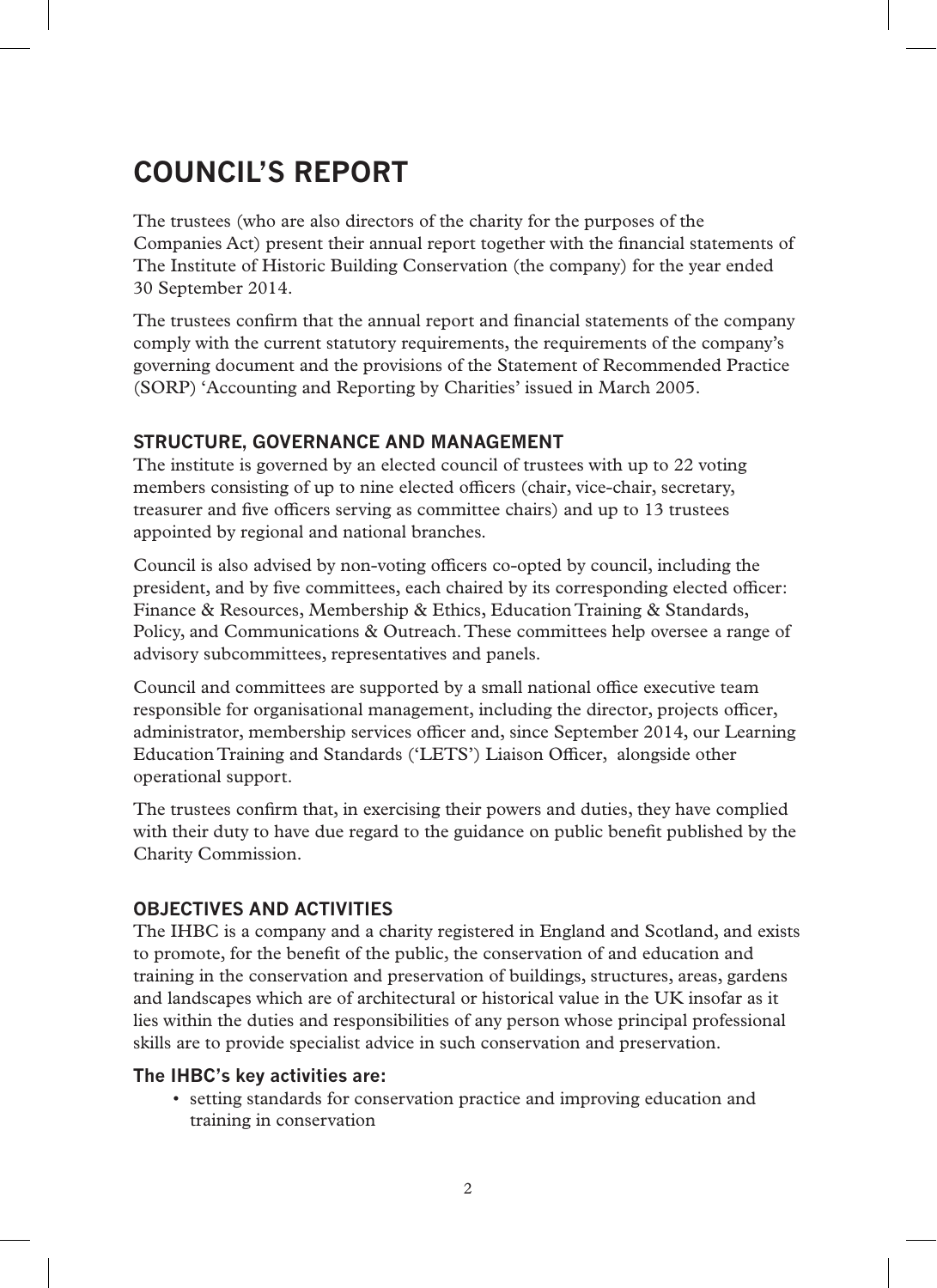- raising the profile of conservation and promoting its role in economic and social regeneration
- supporting excellence in all aspects of conservation, whether in the identification, analysis, repair and reuse of historic buildings or in new design in historic settings
- stimulating debate on how the role of conservation should develop
- organising training events and further developing the branch network to encourage the continued exchange of information between practitioners locally as well as nationally.

#### **ACHIEVEMENTS AND PERFORMANCE**

The IHBC has maintained its high level of activity and influence across the wide range of interests that shape conservation. In 2013-14 we have also expanded our resources following the success of our more commercial, income-generating initiatives. These developments have allowed us to enhance services and support to the sector, with additional capacity represented by the appointment of a Research Notes consultant, a NewsBlog news service author, and, generating impact more in next financial year, the agreement to appoint a 'Learning, Education, Training and Standards' (LETS) Liaison Officer – Kate Kendall – to support training delivered though our energetic network of volunteers across our branches.

Over the period we have continued to support the terms of the National Occupational Standards that we helped develop in earlier years, including promoting the high-level vocational qualifications that they underpin, as well as implementing the arrangements for offering subsidies to members in need, developed in the last financial years. The surplus from our trading arm IHBC Enterprises continues to play a central role in shaping our wider charitable support. This strategy demonstrates the direct benefit our business-minded approach to conservation principles and standards brings to our most needy members.

We also continue to refine our membership application procedures to help guide applicants more efficiently through the assessment process. Having in previous years laid the groundwork for the introduction of more structured support for progress to full membership of the IHBC, as part of the outcome of a motion to that effect carried unanimously at our 2013 AGM, in December we formally adopted the 'Stepping Stones' strategy to help recognise members' skills that sit between current Affiliate and Full Member categories. Introducing the re-cast Associate membership category as an intermediate skills accreditation was the most substantial change to our membership structures since our foundation.

As the new category for skills recognition was carefully developed so as to tie tightly to current assessment criteria and processes, the actual procedural changes have been minimal. Instead most efforts have been directed to improving or modifying the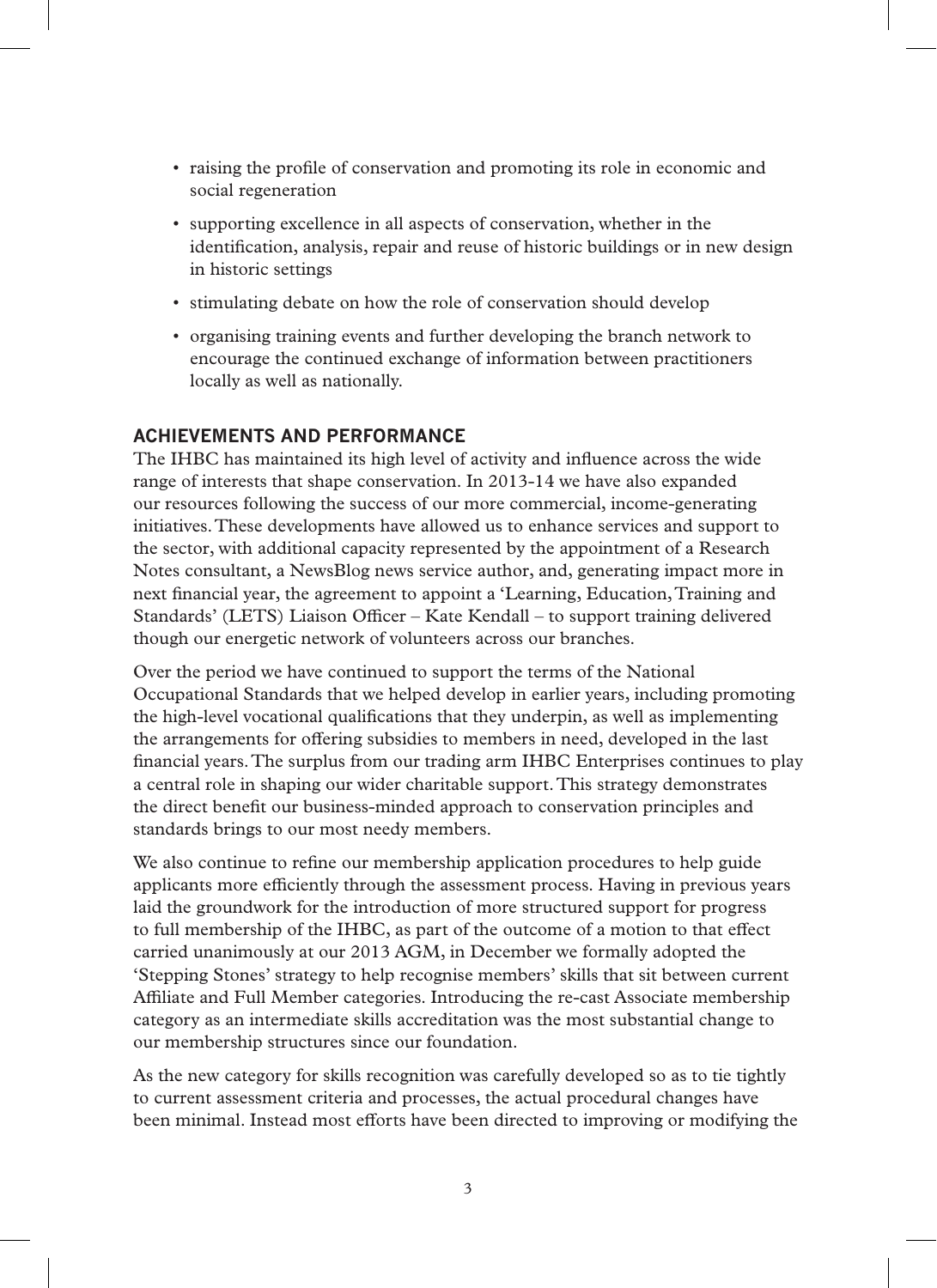support and guidance for applicants, with application forms refined and re-cast and new events programmes linked to branch operations supporting applicants locally. This culminated in the membership support event linked to our peripatetic national council in Derby, in September, at which nearly 90 members and colleagues were offered a free day of guidance on the application process. The event also served as a model for smaller, regional events that could be supported by the UK body.

Nowhere were the benefits of the IHBC's voluntary training and education infrastructure – the branch networks that underpin our 'Stepping Stones' programme - more evident than in the management of the 2014 Annual School. This was hosted by our Scotland branch in Edinburgh, and organised and managed through a tight partnership between the branch committee, school volunteers and the national office. As in other years, we also reaped the rewards of warmly welcoming non-members to the school – who constituted 16 per cent of the delegates – as well as members. With the 'Art of conservation' as the overarching theme, and distinguished speakers and tour guides – including IHBC members – exploring the different threads and challenges of the theme, once again the IHBC delivered both an educational and an entertaining experience for all, as the feedback forms attest. Our success in delivering relevant and current themed CPD to a specialist, multidisciplinary audience was confirmed again there as 87 per cent of delegates considered the school met their training requirements completely or sufficiently, and 97 per cent considered it invaluable, very useful or useful.

Our other major annual national event, the 'peripatetic council', took place in Derby, as noted, and was hosted in partnership with the East Midlands branch. This year we focussed our evening programme developing links and networks between trustees and branch members.

Other developments this year represent a consolidation of our standing across the diverse sectors in which we and our members work: heritage and culture; development and regeneration; education and environment among others. Our membership numbers, however, have maintained their plateau, currently at about 2,200, while our support for commercial and corporate conservation practice, HESPR, has also seen little change. That's not made us cautious about enhancing the services though: we've offered online posting of accredited members' details; we set in motion an alert programme for relevant business tendering opportunities, and we have continued to secure reduced rates for IHBC members at a number of partner events by offering sponsorship and partner support. These new benefits, services and sector initiatives will help re-generate growth in our numbers just as the economy revives.

Already our online networks such as LinkedIn, Facebook and Twitter have provided a valuable additional opportunity to raise awareness and understanding of our ambitions across an unprecedented diversity of sectors, and expanded by nearly 2,000, to 9,000. These have been given added impetus not only by the younger membership profiles and the digital awareness of many of our more senior members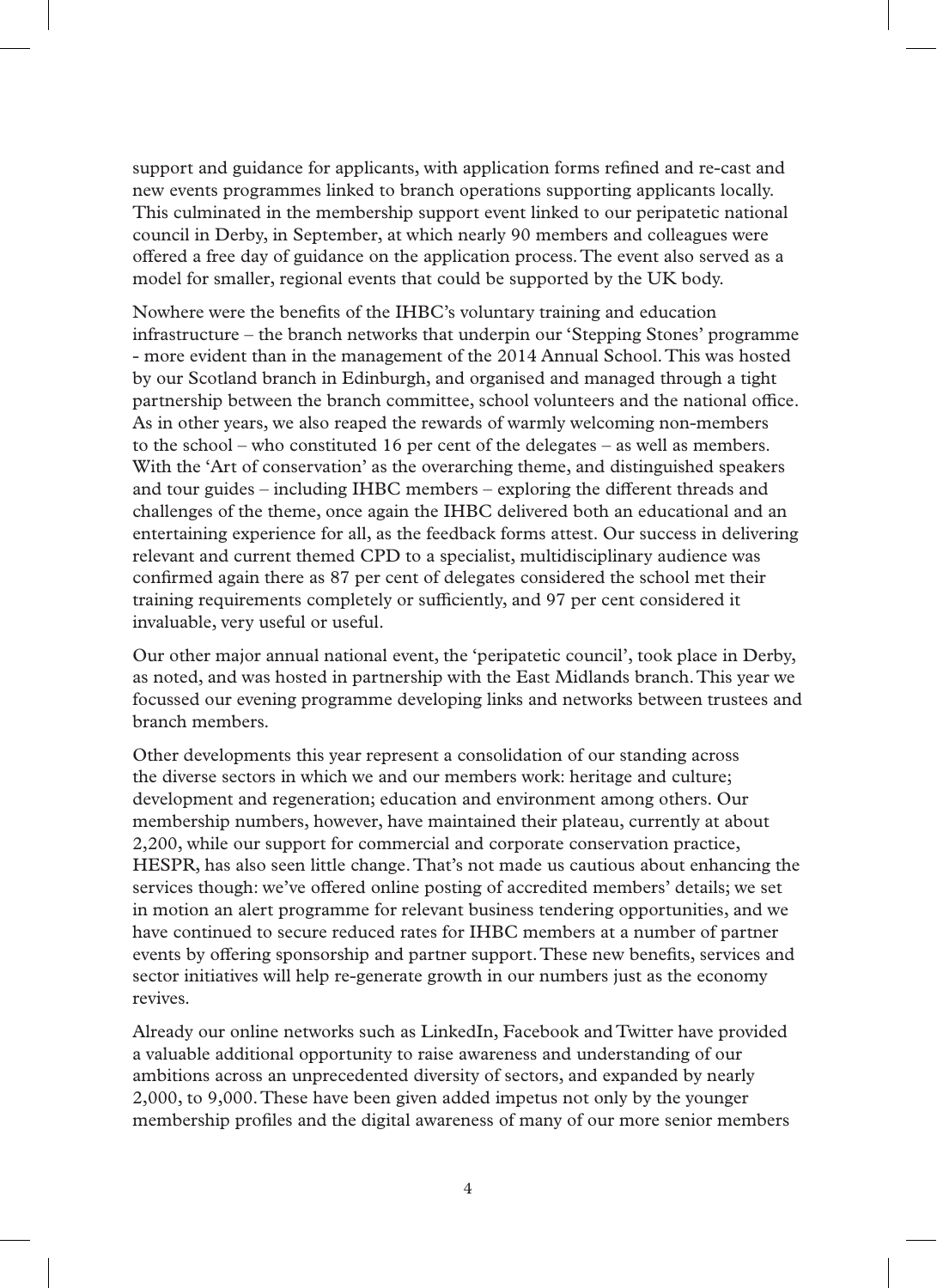– not least our Research Notes Consultant Bob Kindred - but by the inclusion of the digital network skills of our NewsBlog author, Alison McCandlish, who has played a key role in supporting our digital operations. Extending access to our events through facilities such as the 'Storify' that she introduced at our Edinburgh School, will remain a key strand in our future growth.

Our digital-based resources also continue to be refined and extended. Our accessible interface to the 30,000 or so web pages, the IHBC's WebStarter, has been extended to our pilot TeamStarter initiative. This programme is still in 'pilot' mode, but the partnerships with Aberdeen City Council and others are offering invaluable support as we tie these supports for learning more closely to our 'Stepping Stone' support for applicants.

Among our responses to our membership, perhaps most important was the recognition of the need to, and opportunity in, enhancing opportunities for participation and representation at the heart of our management and governance. The potential here was highlighted across a number of member surveys across the year, and our response, tied also to the need to manage the pressures of a still rapidly expanding organisation, was the introduction of 'IHBC+'. That initiative post-dates the current report, but the groundwork for that was laid across this very intense financial year.

The developments noted here are just some of the key achievements in the organisation over the financial year. As ever, council offers its special and sincere gratitude to the many volunteers who have contributed to our vast work programme over the year. Whether through serving under our national committees or within the branch operations, our volunteers ensure that the IHBC continues to serve as an effective voice of the sector and as a professional benefit to its members.

The institute's ongoing activities and operations are substantial and cannot be fully summarised in a report such as this. They are reported more widely and in greater depth across our other information services, including our journal, Context, the Yearbook, and our Membership e-bulletin, as well as the highly regarded IHBC news service, our NewsBlog, and the branch web pages.

To complete this report of our achievements, we can note particularly significant activities in line with our current corporate plan as follows:

#### **HELPING PEOPLE**

- Maintained and enhanced our publicly accessible web-based suite of information and advisory services, now with some 30,000 pages, covering news, guidance, events, branches, publications, jobs and our conservation service providers listing, HESPR
- Underpinned branch operations, capacity and support through: – funding and investment guided by annual business plans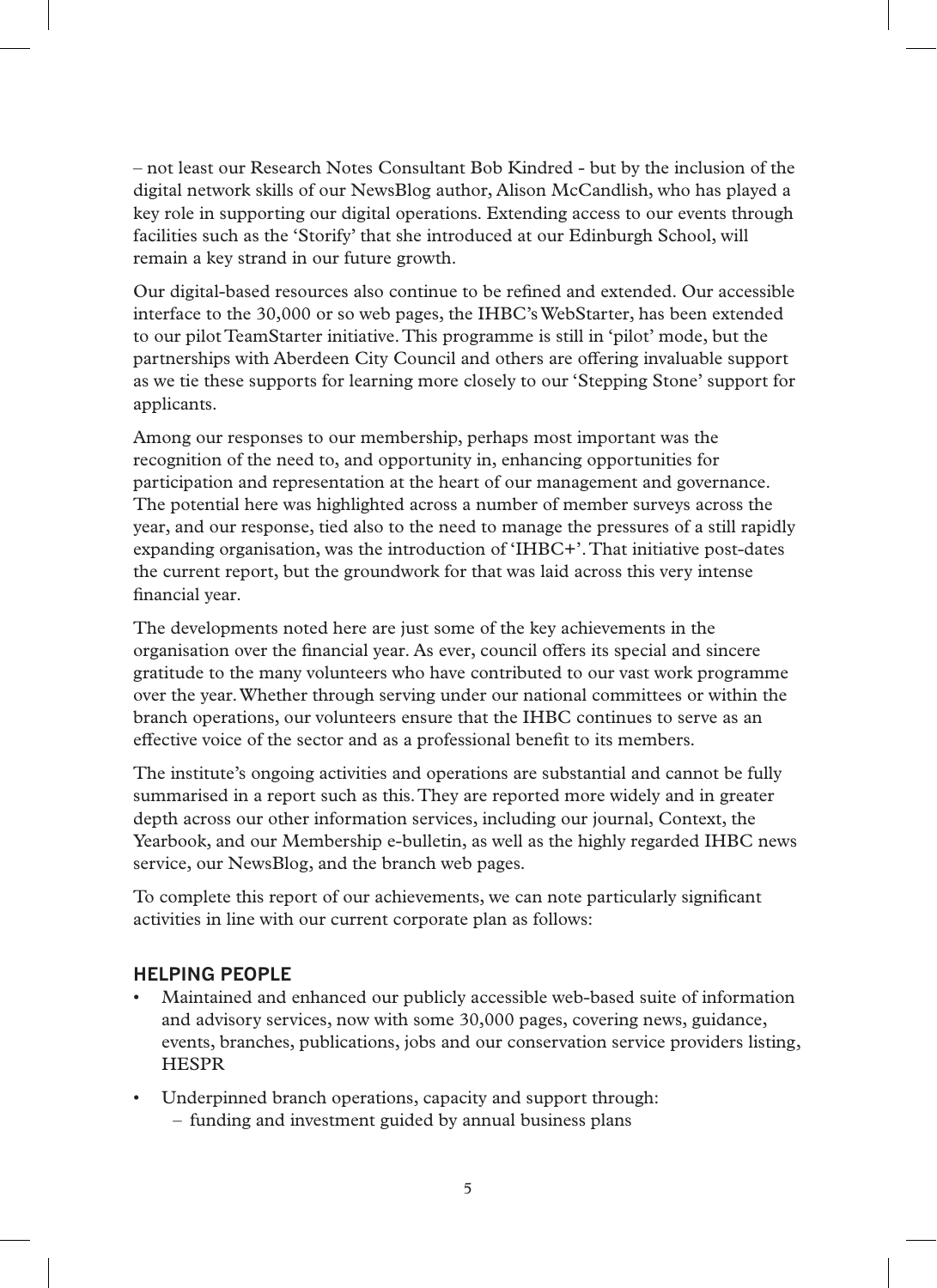- our 2013 Branch Connection Day, exploring disciplinary processes
- our first 'Course Connection Day' supporting outreach to conservation courses
- branch-focused meetings to develop membership assessment
- branch web pages, and, of course,
- council meetings
- Delivered continuing improvement in access to and quality of services, including the successful continuation of the Annual School bursary programme, under the guidance of Bob Kindred MBE
- Maintained links with national and third sector interests and partnerships, including through the Annual School and with strategic bodies such as Heritage Alliance, Built Environment Forum Scotland (BEFS) and the Joint Committee of National Amenity Societies (JCNAS), as well as more informal groupings and collectives, such as in England, the Historic Environment Forum (HEF) and the National Heritage Protection Plan; ongoing policy review and support roles related Historic Environment Strategy initiatives in Scotland and, perhaps most important for our members on the ground, the legislative review in Wales in which our Wales branch and national office continue to play important roles
- Maintained and enhanced connections to construction sector and non-core heritage interests notably by:
	- enhancing links with the mainstream players in the construction sector, including the relevant sector skills council CITB-ConstructionSkills; the Conference on Training in Architectural Conservation (COTAC), and the National Heritage Training group (NHTG), and also through the 2014 *Yearbook*
	- maintaining representation on other critical lead bodies, including the National Planning Forum with IHBC past-chair Dave Chetwyn serving as vice-chair
- Widened public access to our services, including successfully enriching our digital social networks such as the IHBC's Linkedin group, which now carries IHBCspecific news from the NewsBlog as well as jobs, the NewsBlog archive itself and online editions of *Context*.

#### **HELPING CONSERVATION**

- Maintained our high standards of professional publications, including our journal, *Context*, and themed *Yearbook*, while also offering online access to the journal in a manner compatible with our charitable and corporate obligations
- Continued to explore formal standards in conservation through advocacy, partnership and consultation, including promoting to the British Standard for Conservation, BS 7913, by producing a hard-wearing IHBC-branded reducedprice copy for members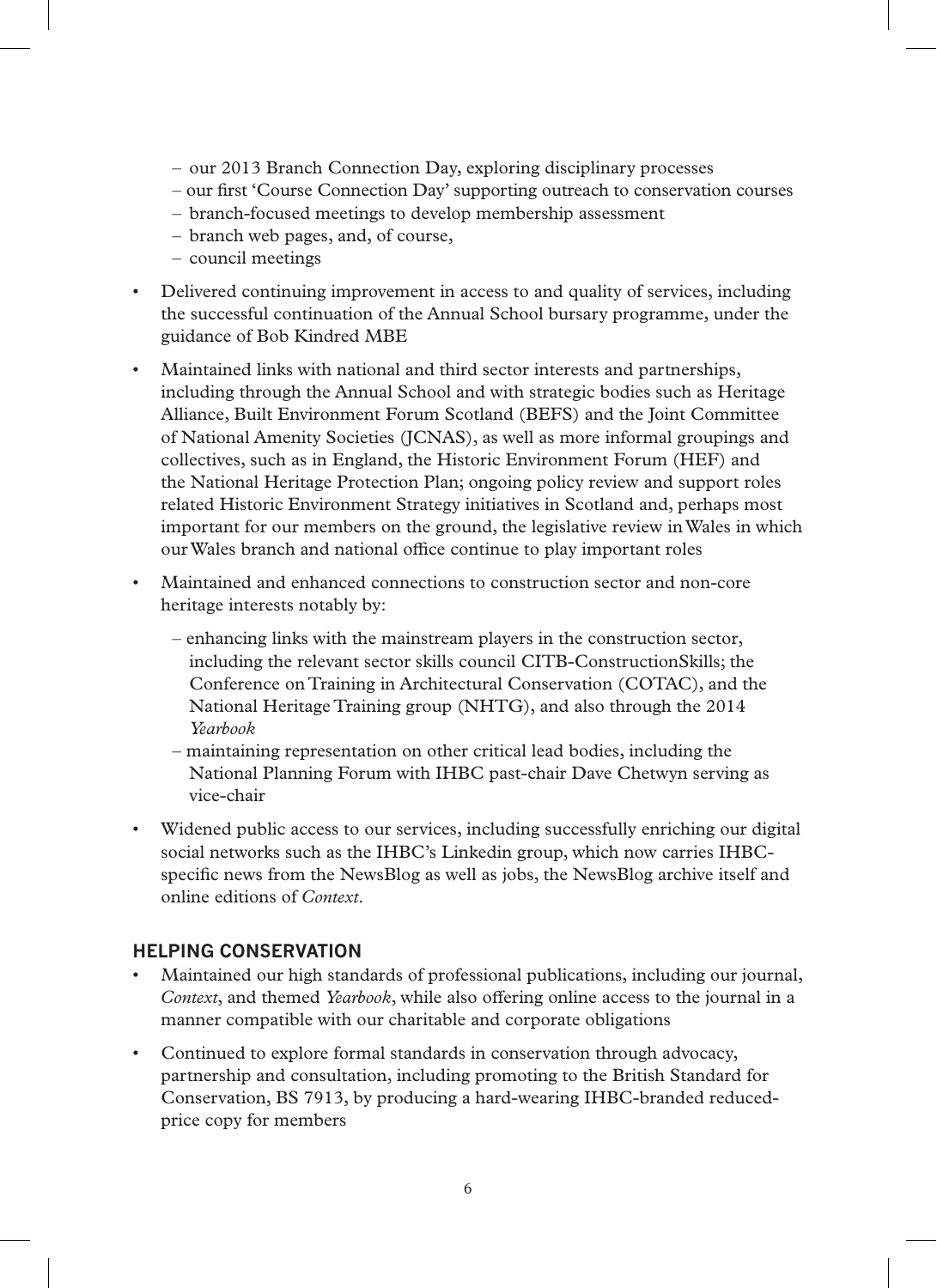- Some 33 major consultation responses on our behalf, with numerous others benefiting from our contributions and support
- Maintained our substantial education and training programmes provided across our branch network – including in London, Manchester, Derby and many more – as detailed on our national and branch web calendars
- Enhanced our branch events supporting membership applications
- Continued our Gus Astley Student Award programme, including the dedicated website, with successful submissions selected by judge for the 2013 award, Jeremy Musson, architectural historian and broadcaster, and the offer of Annual School places and travel to the winners
- Maintained our conservation course 'recognition' programme, adding new courses in London, Cardiff and Edinburgh, while further expanding our sector support with a pilot 'Conservation Course Connection Day' in Birmingham
- Extended our 'State of the Sector' analysis through continuing the survey of England's local authority conservation services while also supplementing that with a dedicated study on shared services in local authorities there, while also continuing promotion of comparable assessments in Northern Ireland
- Enhanced the role and operation of inter-disciplinary skills in conservation, in particular by extending understanding and application of the infrastructure underpinning the IHBC's Areas of Competence through links to the National Occupational Standards and supporting BS 7913.

### **HELPING CONSERVATION PROFESSIONALS**

- Enhanced support for specialists seeking full IHBC membership, including refining pre-registration assessment, online listings of accredited members, and laying the groundwork for our new membership category of Associates
- Supported the recognition and operation of professional standards across our membership by:
	- continuing our successful promotion and testing of CPD, including approving the disciplinary committee for 2014–15
	- developing disciplinary procedures
- Enhanced membership services and benefits including:
- extending online and digital access to benefits and member support
- promoting and extending membership on the IHBC's list of specialist conservation practices, 'HESPR', including on-line and at key events
- Delivered actions in our Corporate Plan 2010–15 as agreed across our membership, achieving 85 per cent of targets for this fourth year of the plan.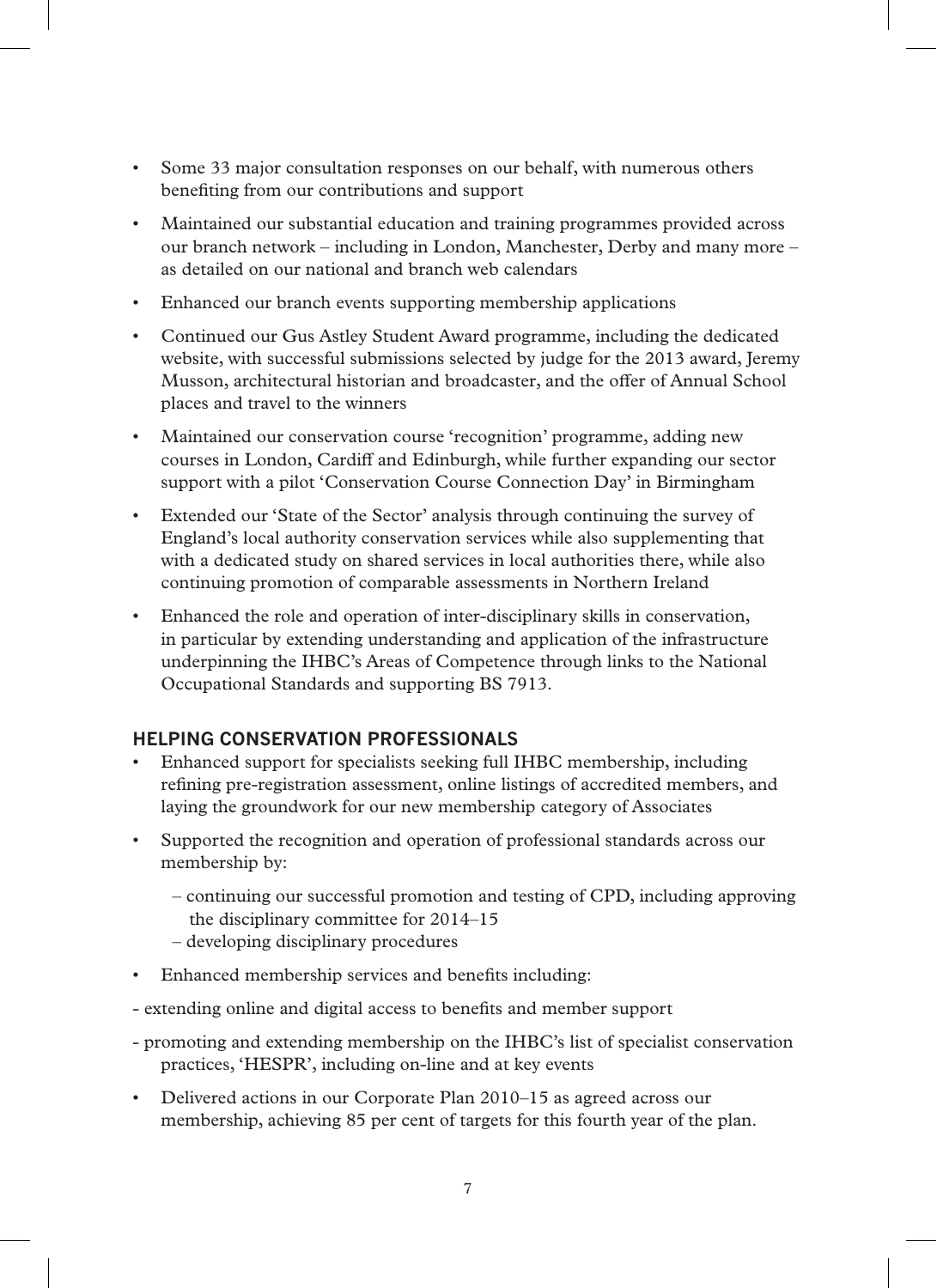#### **FINANCIAL REVIEW**

The gross resources arising in the year amounted to  $\widehat{E}$  (376,343 (2013:  $\widehat{E}$  (368,769). Overall, the charity's incoming resources exceeded its expenditure by  $\frac{1}{2}24,228$  $(2013; \text{\textsterling}42, 210)$ . This reflects a strong performance given the wider downturn, with increased income across the board, not least from our charitable activities. At the period end the charity had free reserves of  $\mathcal{L}266,068$  (2013:  $\mathcal{L}241,220$ ). Free reserves constitute unrestricted funds not represented by fixed assets. The charity's reserves are sufficient to maintain levels well within our reserves policy of six months of expenditure.

Recognising the healthy reserves and positive signs of growth in the economy, the trustees are allocating excess reserves to aid investment in growth, services and member benefits, including through the appointment of additional consultants and staff to extend capacity in line with our corporate plan, all with a view to underpinning and generating growth in the IHBC.

#### **GOING CONCERN**

After making appropriate enquiries, the trustees have a reasonable expectation that the company has adequate resources to continue in operational existence for the foreseeable future. For this reason they continue to adopt the going concern basis in preparing the financial statements. Further details regarding the adoption of the going concern basis can be found in the Accounting Policies.

#### **PLANS FOR THE FUTURE**

The plans of the IHBC in the near future are encapsulated in our Corporate Plan 2010–15, approved at the IHBC's 2010 Annual General Meeting, and for the following year these will focus on concluding the most important current and outstanding actions. These include:

- extending support for our membership and across the sector, despite the wider economic constraints
- raising the profile of the institute
- continuing our review of governance with a focus on enhanced trustee oversight and member representation
- developing the infrastructure and profile of our charitable operations
- agreeing the corporate plan for 2015–20, what we now call 'CP20'.

This report is based on that approved by the trustees on 26 February 2015 and signed, on their behalf, by Mike Brown, IHBC chair and trustee, and Richard Morrice, treasurer, trustee and company secretary.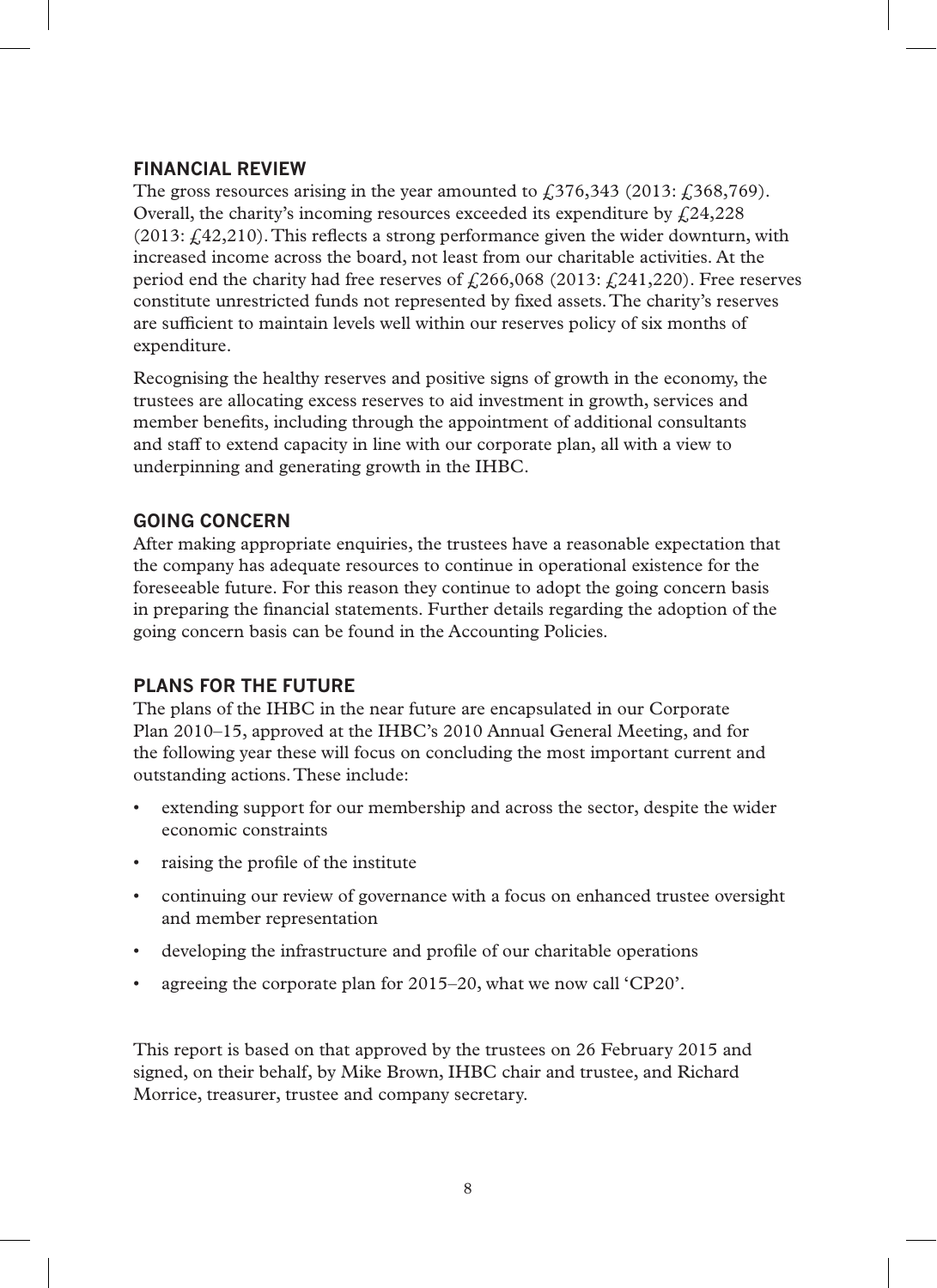## **SUMMARISED ACCOUNTS FOR THE YEAR ENDED 30 SEPTEMBER 2014**

#### **STATEMENT OF FINANCIAL ACTIVITIES (incorporating income and expenditure account) FOR THE YEAR ENDED 30 SEPTEMBER 2014**

|                                               | Unrestricted<br>Funds<br>2014 | Unrestricted<br>Funds<br>2013 |
|-----------------------------------------------|-------------------------------|-------------------------------|
|                                               | £.                            | £.                            |
| <b>Incoming resources</b>                     |                               |                               |
| Incoming resources from generated funds:      |                               |                               |
| Activities for generating funds               | 12,574                        | 10,497                        |
| Investment income                             | 79,741                        | 53,868                        |
| Incoming resources from charitable activities | 284,028                       | 294,724                       |
| <b>Total incoming resources</b>               | 376,343                       | 359,089                       |
| <b>Resources expended</b>                     |                               |                               |
| Costs of generating funds                     |                               |                               |
| Generating voluntary income                   | 5,931                         | 2,037                         |
| Charitable expenditure                        |                               |                               |
| Charitable activities                         | 142,925                       | 114,197                       |
| Governance costs                              | 203,259                       | 200,645                       |
| <b>Total resources expended</b>               | 352,115                       | 316,879                       |
| Net income for the year                       | 24,228                        | 42,210                        |
| Total funds at 1 October 2013                 | 251,840                       | 209,630                       |
| Total funds at 30 September 2014              | 276,068                       | 251,840                       |

*All activities derive from continuing operations.*

*For the year ended 30 September 2014 all incoming and outgoing resources were unrestricted funds.*

*The 2013 comparatives have been updated as it was identified during the 2014 accounts process that the 2013 accounts recorded a transfer between branches of £9,680 as income and expenditure. Therefore the 2013 income and expenditure figures have both been reduced by £9,680 to remove the internal transfer. The adjustment has no effect on the 2013 surplus or net asset position.*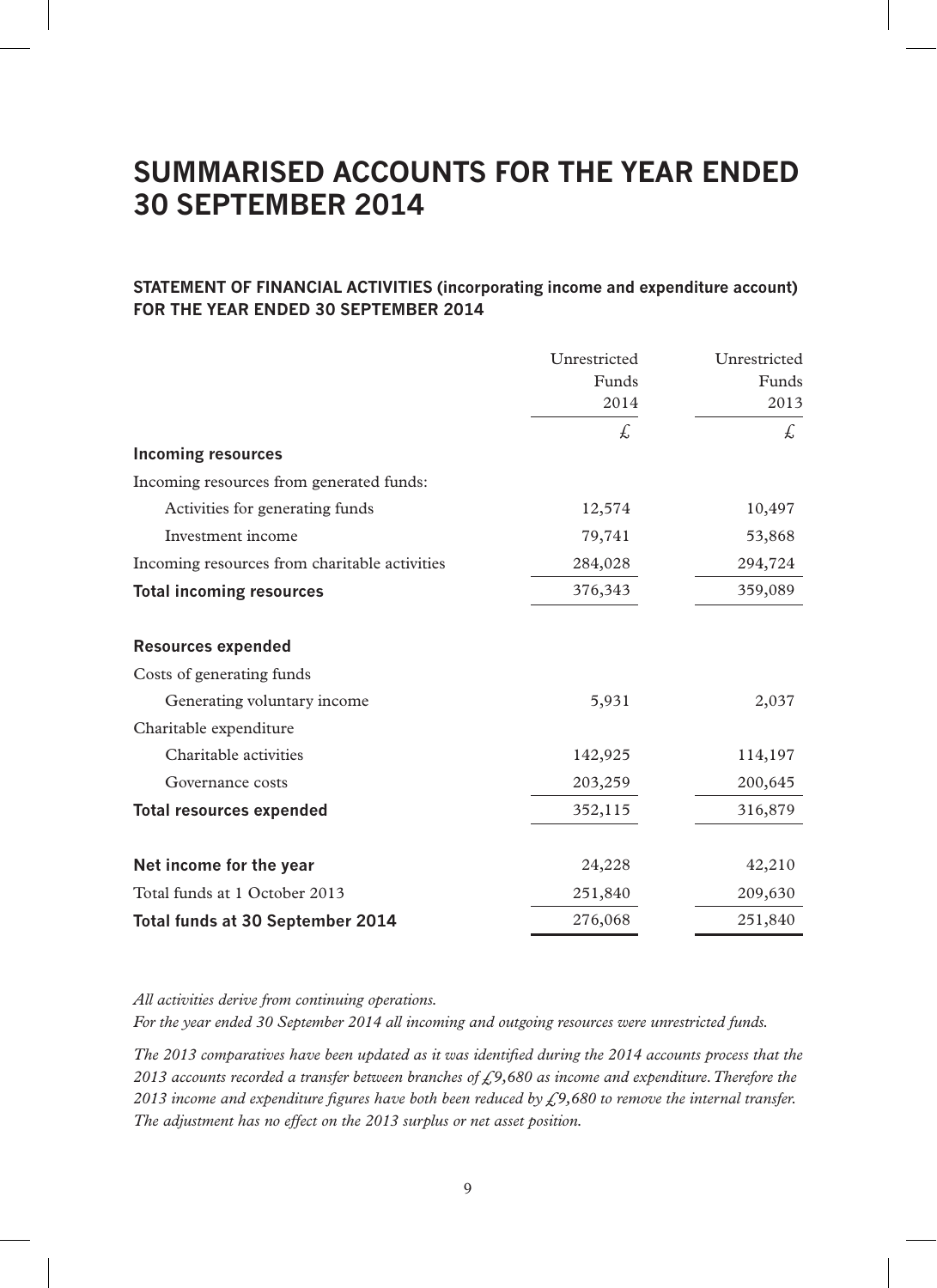#### **BALANCE SHEET AS AT 30 SEPTEMBER 2014**

|                                   |           | 2014    |           | 2013    |
|-----------------------------------|-----------|---------|-----------|---------|
|                                   |           | £,      |           | £,      |
| <b>Fixed assets</b>               |           |         |           |         |
| Tangible assets                   |           |         |           | 620     |
| Investments                       |           | 10,000  |           | 10,000  |
|                                   |           | 10,000  |           | 10,620  |
| <b>Current assets</b>             |           |         |           |         |
| Cash at bank                      | 217,864   |         | 210,907   |         |
| Debtors                           | 82,560    |         | 57,751    |         |
|                                   | 300,424   |         | 268,658   |         |
| <b>Creditors:</b> amounts falling |           |         |           |         |
| due within one year               | (34, 356) |         | (27, 438) |         |
| Net current assets                |           | 266,068 |           | 241,220 |
| <b>Total net assets</b>           |           | 276,068 |           | 251,840 |
| <b>Unrestricted funds</b>         |           | 276,068 |           | 251,840 |

These summarised accounts are an extract from the statutory annual report and accounts for the financial year ended 30 September 2014 which have been subject to an Independent Examiners' report issued by Larking Gowen, chartered accountants.

Larking Gowen has confirmed to the board that the summarised accounts are consistent with the annual report and accounts for the year ended 30 September 2014.

These summarised accounts may not contain sufficient information to gain a complete understanding of the financial affairs of the charity. The full annual accounts, the council's report and the Independent Examiners' report on those accounts may be obtained from Lydia Porter at the IHBC Business Office, email admin@ihbc.org.uk.

The financial statements were approved by the board on 26 February 2015 and signed, on its behalf, by Mike Brown, chair and trustee, and Richard Morrice, treasurer, trustee and company secretary.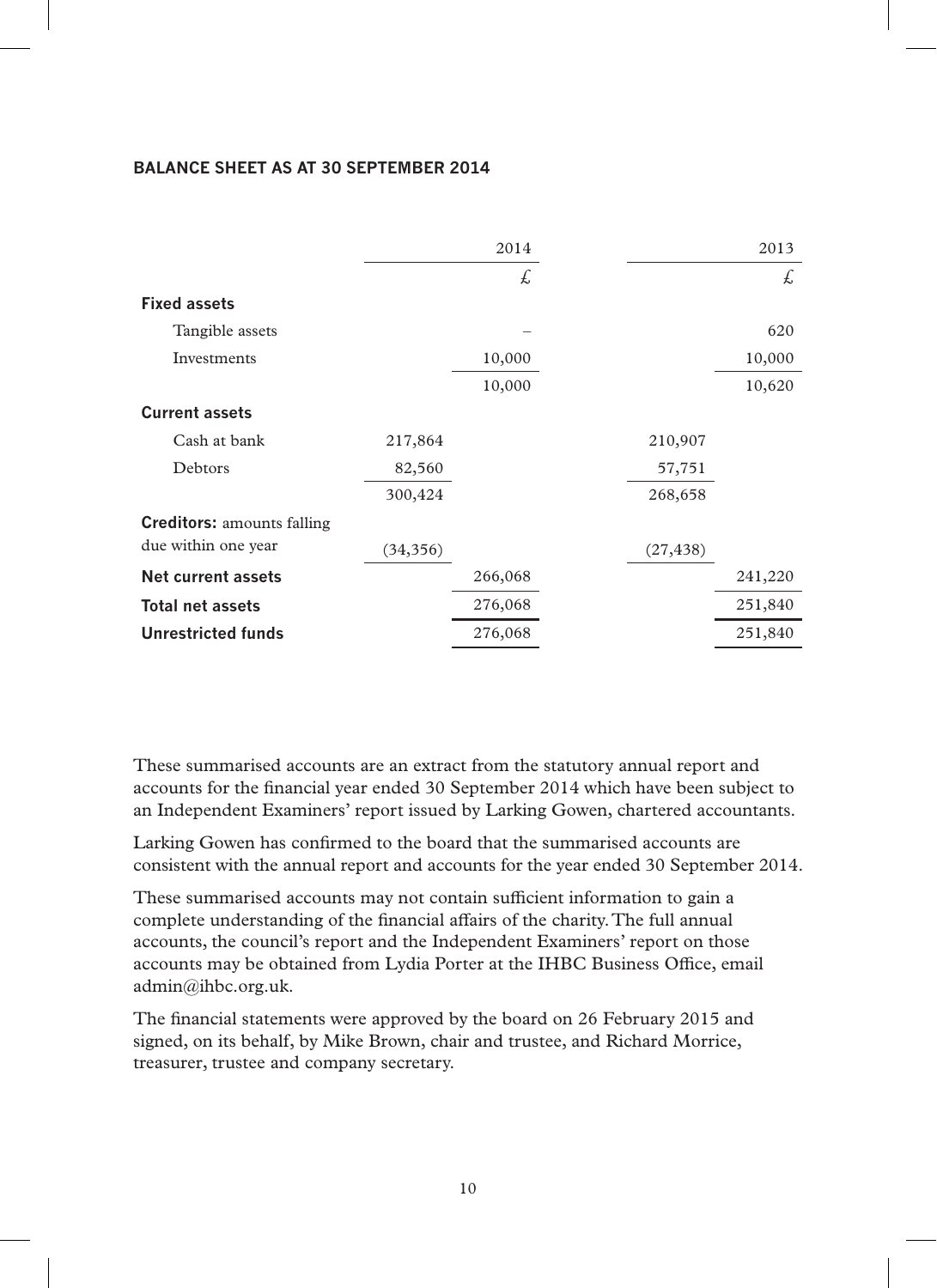## **APPOINTMENT OF OFFICERS AND RATIFICATION OF BRANCH REPRESENTATIVES**

#### **APPOINTMENT OF OFFICERS**

At the time of going to press, the following nominations have been endorsed by the IHBC's council and received at the registered office of The Institute of Historic Building Conservation:

#### **Chair**

Mike Brown standing for re-election

**Vice Chair** Kathryn Davies standing for election

**Treasurer** Richard Morrice standing for re-election

**Education Secretary** David McDonald standing for re-election

**Policy Secretary** David Kincaid standing for re-election

**Membership Secretary** Paul Butler standing for re-election

**Communications & Outreach Secretary** Charles Strang standing for re-election

**IHBC Secretary** Jo Evans standing for re-election

## **RATIFICATION OF BRANCH REPRESENTATIVES**

At the time of going to press, the following members have been nominated by their branches as representatives on council. The meeting needs to confirm their nomination:

**Scotland** Jane Jackson

**Northern Ireland** Jill Kerry

**Wales** John Edwards

**North** nomination pending

**North West** Crispin Edwards

**Yorkshire** David Blackburn

**East Midlands** Roy Lewis

**West Midlands** Chris Partrick

**South West** James Webb

**South** Julia Foster

**South East** Sean Rix

**East Anglia** David Andrews

**London** Sheila Stones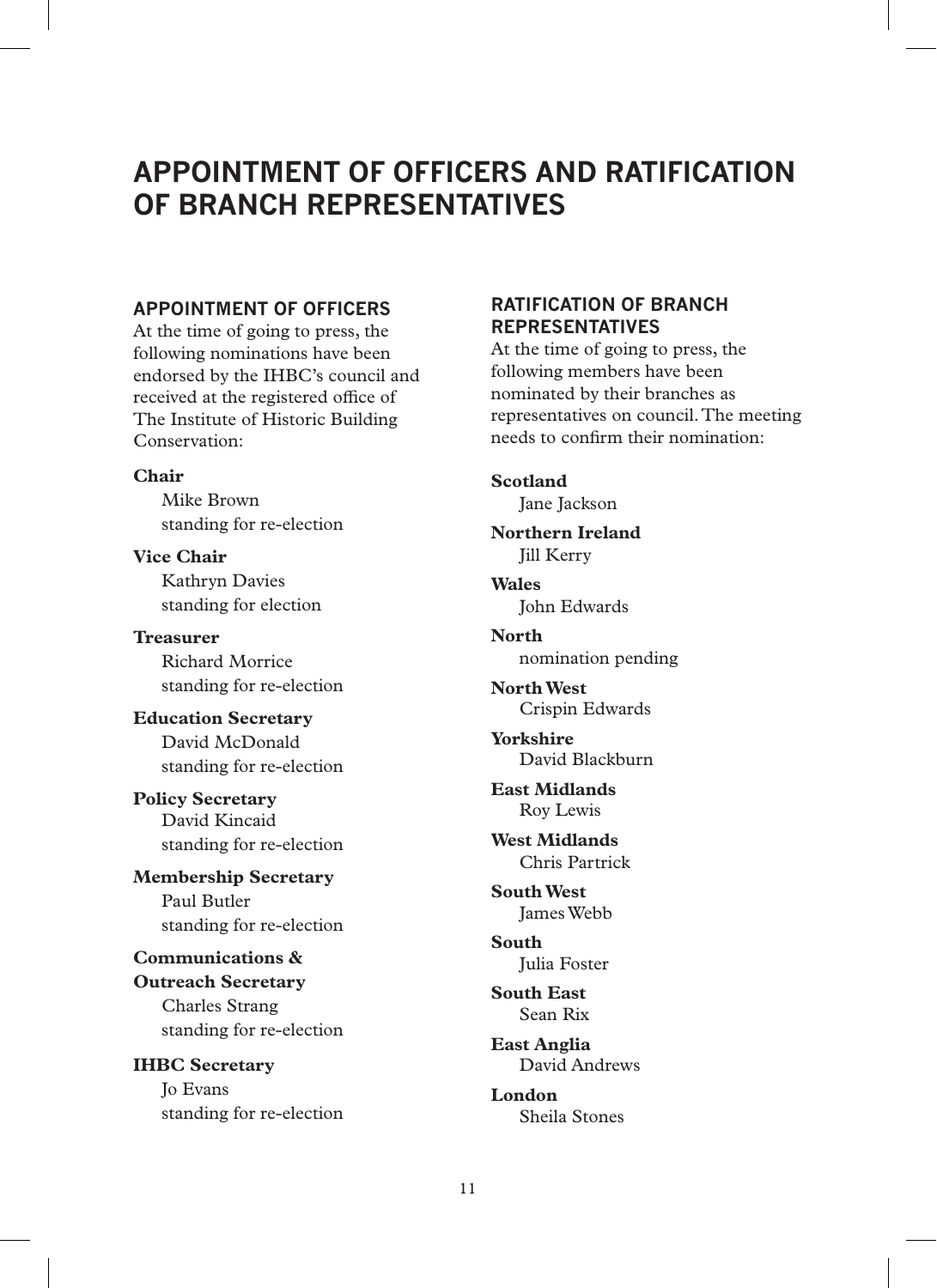# **MOTIONS TO THE AGM**

Motions to the Annual General Meeting shall be made in writing to the secretary in the names of a proposer and seconder, both to be full members, at least 28 full days prior to the AGM.

Full details of the institute's AGM procedures are contained within Section 5 of the Articles of Association of the Institute of Historic Building Conservation (see under About IHBC, Business Papers, on the IHBC website).

At the time of printing these papers one motion has been received at the institute's offices.

8.1 To adopt the IHBC Corporate Plan 2015–20: 'CP20' (copies available; see www. ihbc.org.uk for final text)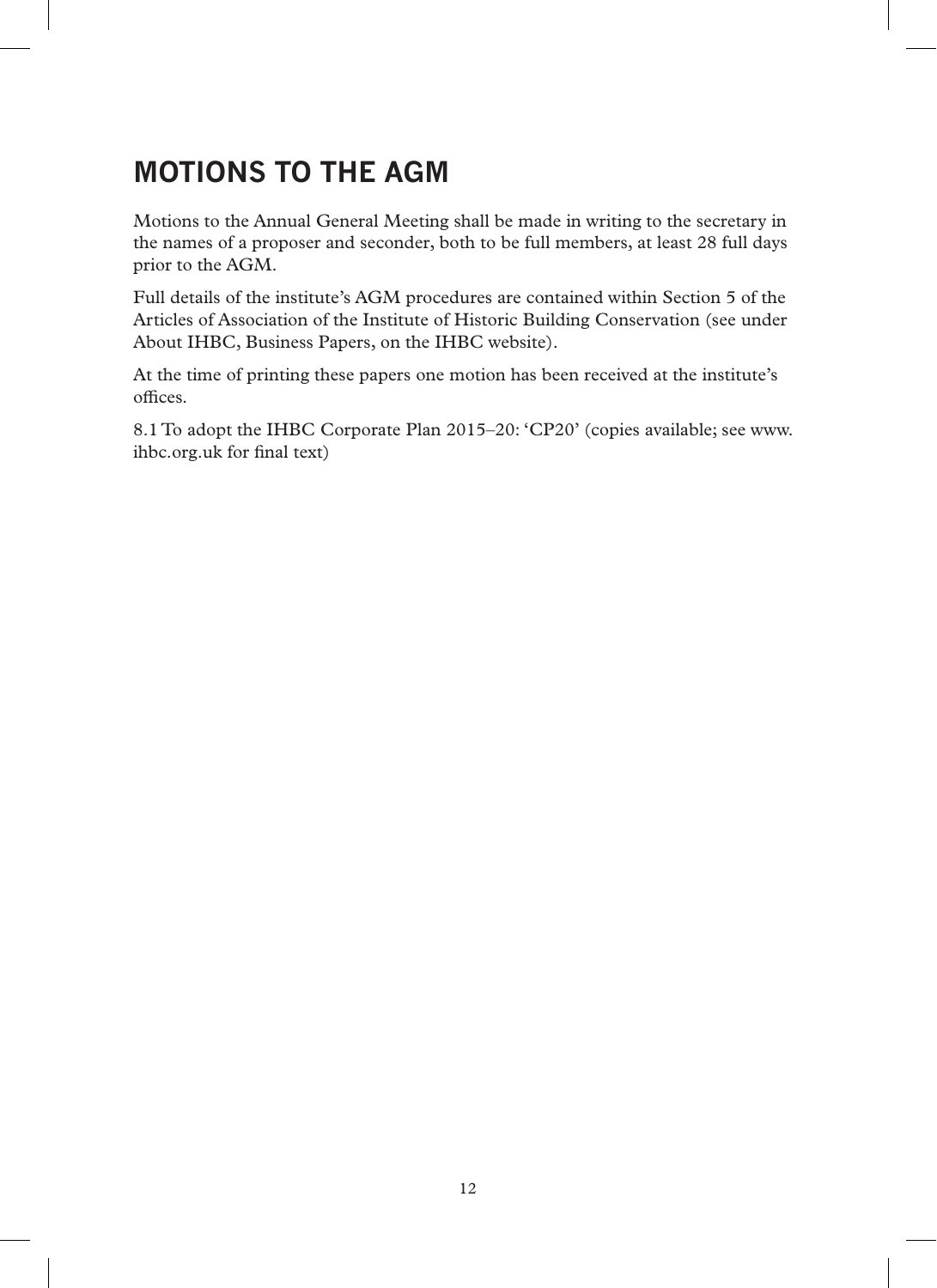## **MINUTES OF THE ANNUAL GENERAL MEETING OF THE INSTITUTE OF HISTORIC BUILDING CONSERVATION 2014**

**Held at John McIntyre Conference Centre, Pollock Halls, Holyrood Park Road, Edinburgh on Friday 6 June 2014**

#### **Chair: Trefor Thorpe, IHBC President**

#### **Present**

Samantha Allen Martin Andrew Marsaili Aspinall Michael Atkinson Lauren Ayres Chris Bennett David Blackburn Nathan Blanchard Mike Brown Adrian Browning Tom Burke Paul Butler James Caird Douglas Campbell Lucie Carayon Jason Clemons Deborah Cranko Graham Darlington Devon DeCelles Kate Dickson Mark Douglas Crispin Edwards John Edwards Joanna Evans Stuart Eydmann Julia Foster Phil Godwin

Laurie Handcock Kerry Hawthorne Roger Higgins John Hinchcliffe Sue Howard Thomas Hunter Jonathan Hurst Jane Jackson Leigh Johnston Kate Kendall Sarah Kettles Catharine Kidd Bob Kindred David Lovie Ian Lund Richard Majewicz Alison McCandlish Ross McCleary Emilia McDonald David McDonald Posy Metz Andy Millar Richard Morrice Victoria Murray Josie Murray Fiona Newton Simon Parkin

Sean O'Reilly Lydia Porter Stewart Ramsdale Simon Revill Stephen Rickards Sean Rix Simon Roper-Pressdee Carole Ryan-Ridout Mike Scott Charles Shapcott Diana Sproat Hannah Stevens Gill Stewart Sheila Stones Charles Strang Adam Swan Jonathan Taylor Michael Taylor Trefor Thorpe Nicole Twort Geoff Underwood Robert Walker Mark Watson Luke Wormald Paul Zochowski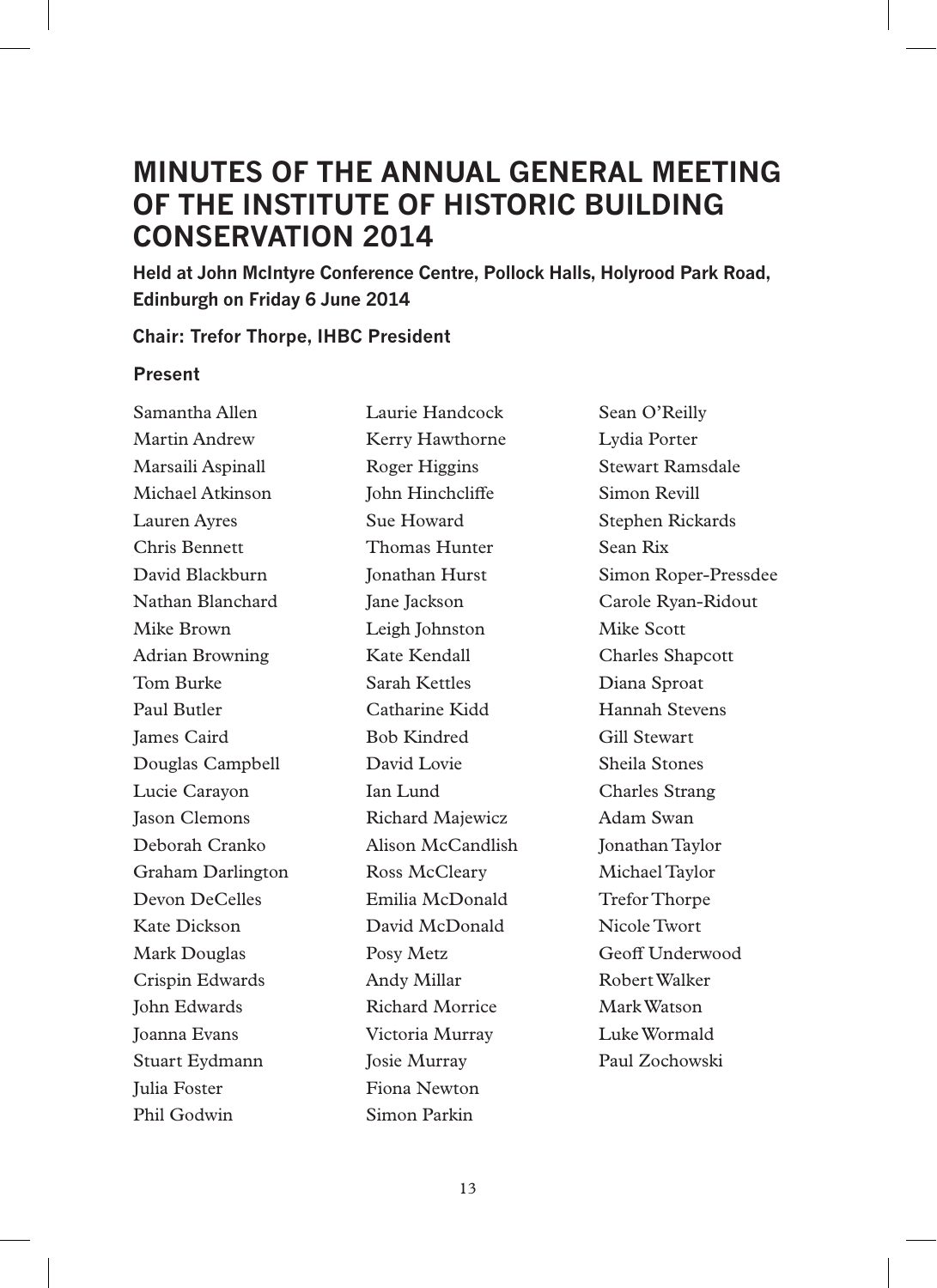#### **1 Apologies for absence**

| Paul Beaton      | Colin Johns      | Chloe Oswald       |
|------------------|------------------|--------------------|
| David Birkett    | Dave Jump        | Dennis Rodwell     |
| Stephen Bradwell | Mary King        | Michael Rowan      |
| Ken Burley       | Malcolm Lake     | Prue Smith         |
| Richenda Codling | Debra Lewis      | <b>Mark Stobbs</b> |
| Ron Douglass     | Roy Lewis        | James Webb         |
| Eddie Booth      | Anne-Marie Lomax | <b>Stuart West</b> |
| Rachel Godden    | Deborah Mays     | Michael White      |

#### **2 Minutes of the AGM held on Friday 21 June 2013 and matters arising**

The minutes were circulated prior to the meeting with the council's report and the accounts. The minutes were proposed by Bob Kindred, seconded by Charles Shapcott and accepted by the meeting as an accurate record. The president, Trefor Thorpe (TT), then signed the minutes.

#### **3 Council's report**

Mike Brown (MB) referred the meeting to the report in the circulated papers. The main points he highlighted included increased capacity for the national office in the form of the 'LETS' Liaison Officer post recently advertised to support branches; better use of statistics and data gathered over the years being co-ordinated by Bob Kindred; assisting affiliates to upgrade to full membership via special seminars being developed by Paul Butler and Emilia McDonald; continued forging of partnership within the heritage sector to better influence government, and the ongoing modernising the institutes governance to fit modern legislation, be more transparent and democratic. He thanked all those who volunteer within the institute to help run branches events etc and encouraged others to join in.

The report was proposed by Sheila Stones, seconded by Julia Foster and agreed by the meeting.

#### **4 Accounts for 2012–2013**

The treasurer, Richard Morrice (RM), introduced the accounts section of the papers. The full accounts were offered for examination in the papers but no requests were received. The institute's finances continued to be healthy thanks to careful husbandry despite the downturn in the economy in recent years. The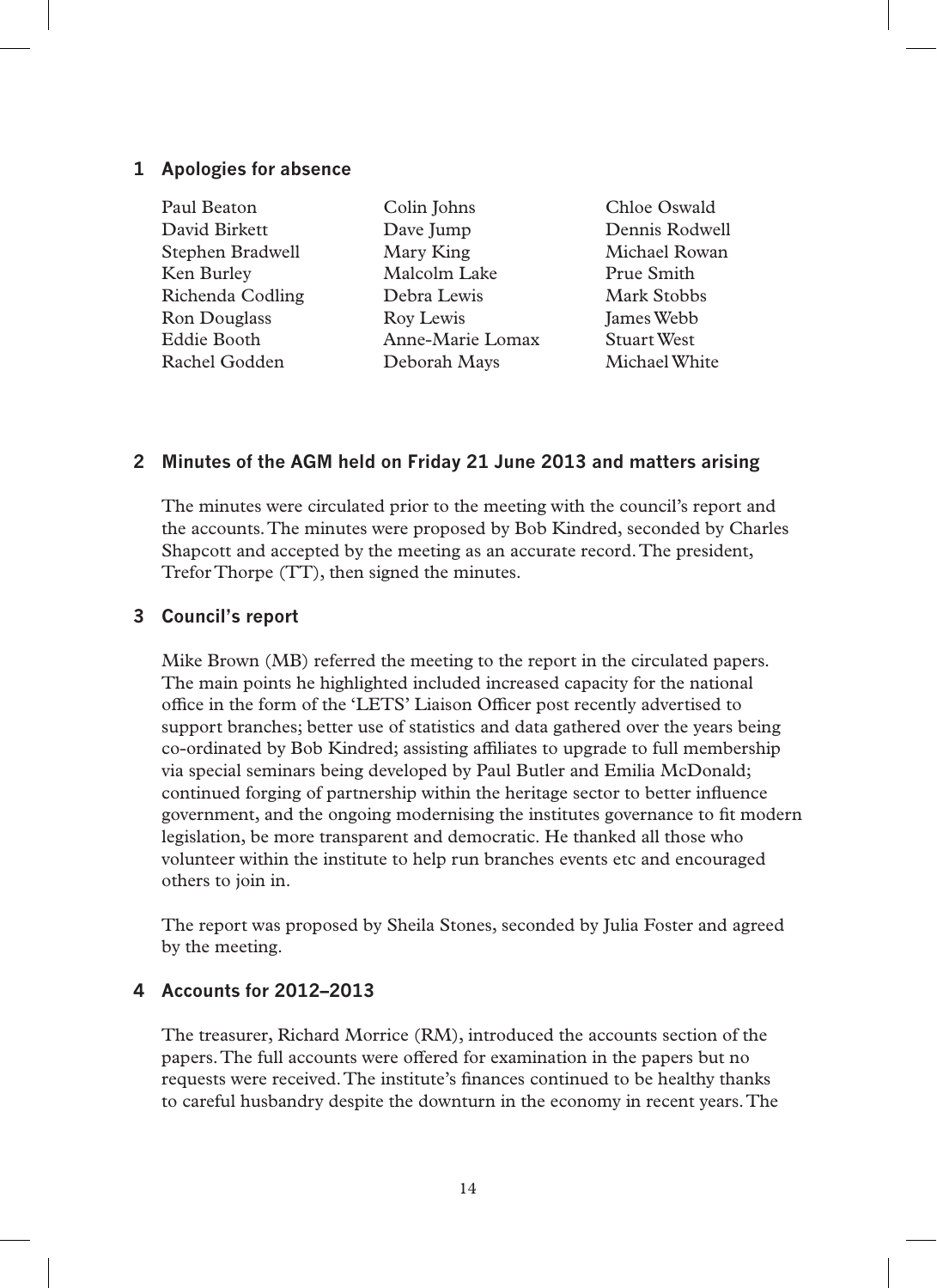increase in reserves had enabled a moderate amount of expenditure to increase resources for example the IHBC 'LETS' Liaison Officer post. There were no questions.

Under Resolution 1 the accounts were recommended to the meeting, the approval of which was proposed by David Lovie, seconded by Carole Ryan and agreed by the meeting.

Under Resolution 2 the appointment of Larking Gowen Chartered Accountants as independent examiners was recommended, the approval of which was proposed by Richard Morrice, seconded by Crispin Edwards and agreed by the meeting.

## **5 Revised Articles of Association**

Information on this revision had been circulated to members via the IHBC's NewsBlog on 18 April. This has been brought about as part of the governance and voting review with these minor changes as a *pro tem* measure to comply with company law. It is hoped that the full review will be complete by next year

The resolution on the revision to the articles as presented to the meeting were proposed by Sean Rix, seconded by Geoff Underwood and agreed by the meeting.

#### **6 & 7 Election of officers**

There was one change to the list of officers as shown on page 11 as Eddie Booth's nomination had been withdrawn for personal reasons. Under the circumstances past-chair and former membership secretary Jo Evans has been nominated to fill this role.

With this change in place the posts of chair, vice chair, treasurer, education secretary, policy secretary, membership secretary, communications and outreach secretary and secretary to the IHBC were voted for *en bloc*, and were proposed by Nathan Blanchard, seconded by David Blackburn and agreed by the meeting.

The nominations of branch representatives who are also trustees were also listed in the AGM papers. This meeting confirms the nominations by each branch AGM. There had been no nomination for Northern Ireland and there were two changes to those listed in the AGM papers. For the Wales branch Nathan Blanchard was stepping down and John Edwards had been nominated, and for the London branch John Webb was stepping down and Sheila Stones had been nominated. The nominations were dealt with en bloc, and were proposed by Rob Walker, seconded by David Lovie and agreed by the meeting.